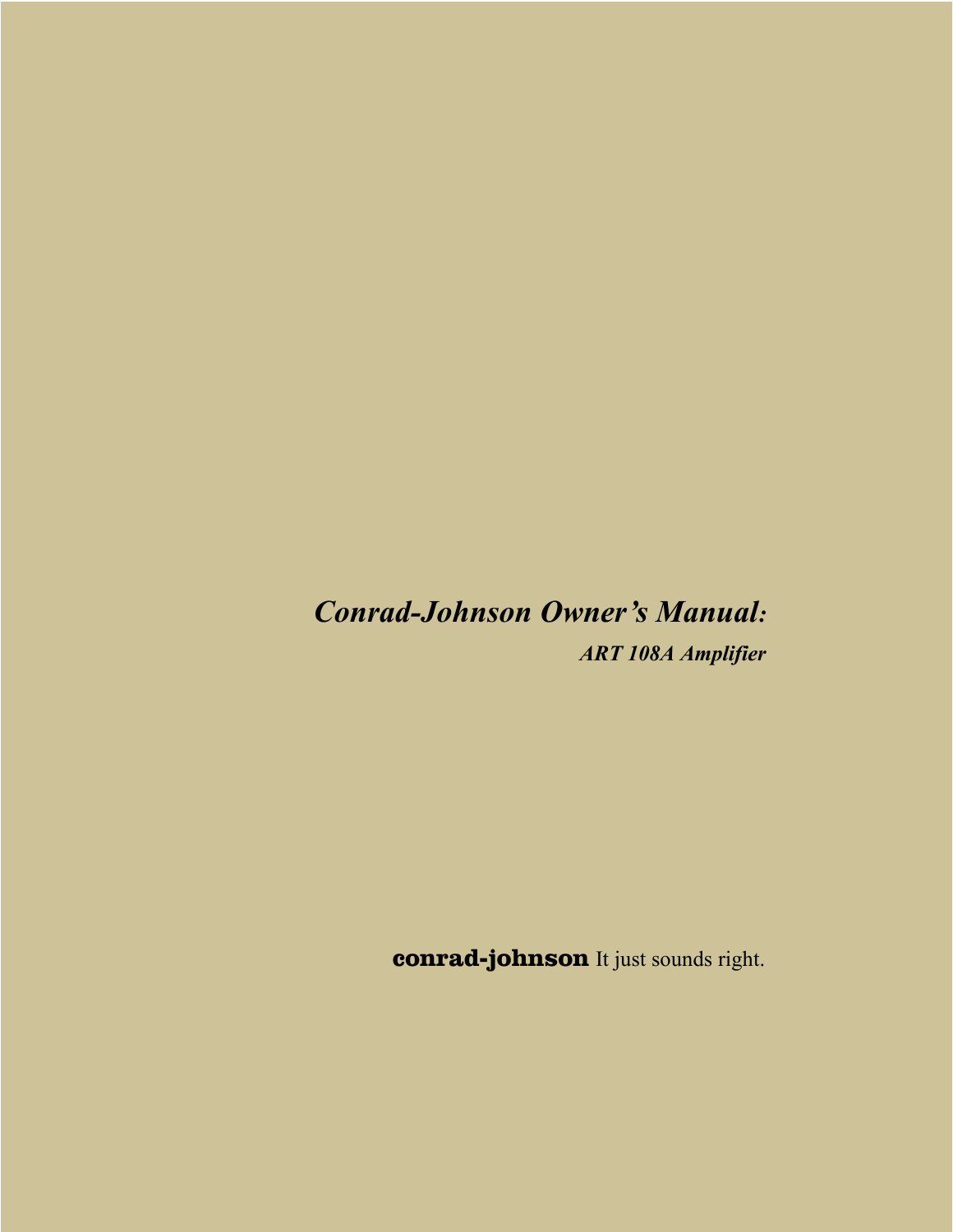*Thank you* for selecting the ART 108A Amplifier to power your audio system. The ART 108A Amplifier draws on four decades of research at conrad-johnson into the reproduction of recorded music. The result is a power amplifier with a remarkable ability to recreate the dynamics, textures, tonalities, and ambience of live musical performances. With the ART 108A Amplifier, we believe that you will experience the excitement of discovery in hearing more from your favorite recordings than ever before.

At conrad-johnson, we expect our products to be a source of satisfaction and of pride to their owners for many years to come. Accordingly, circuit designs, parts and materials for all conradjohnson products are selected with a view to maintaining optimal performance over the years. Our reputation for producing among the industry's most reliable components is a natural consequence of this engineering approach.

Although operation of the ART 108A Amplifier is quite straightforward, please take a few minutes to read this manual for useful information on its installation and operation.

In closing, we'd like to welcome you to the family of conradjohnson owners. We want you to enjoy your conrad-johnson product to the fullest. To this end, our staff stands ready to answer any questions you may have about the function and application of your ART 108A Amplifier, and to provide any needed service both during, and after the warranty period. Our goal is to heighten your enjoyment of recorded music.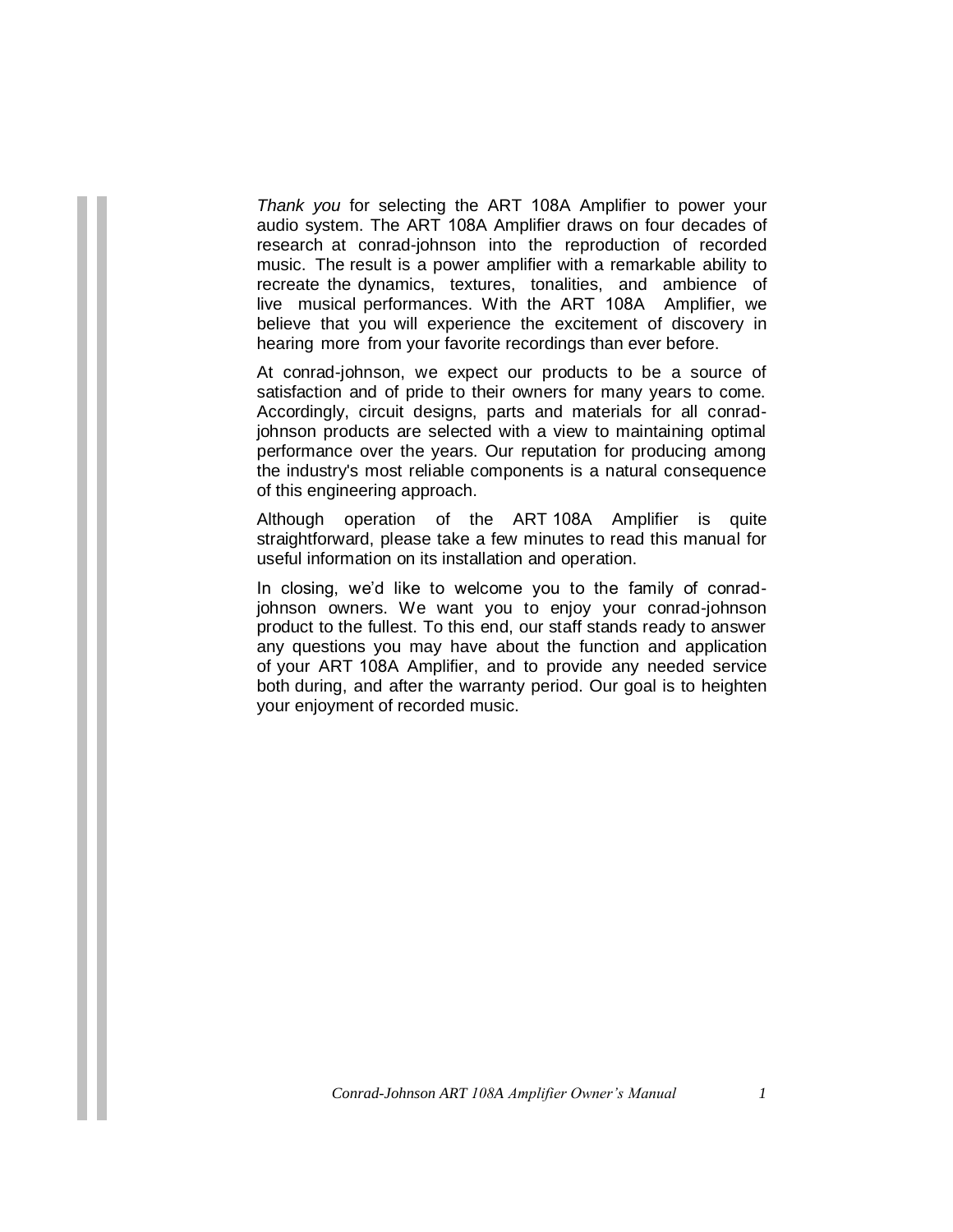# *Limited Warranty For Conrad-Johnson Components*

Conrad-Johnson Design, Inc. will provide service under warranty to the original owner on products sold new in the United States for the lesser period of three years from the date of purchase by the original purchaser, or five years from the date of shipment to the authorized conrad-johnson dealer. During the warranty period, conrad-johnson will repair defective units without charge for labor or parts (with the exception of vacuum tubes, fuses, and batteries).

Exclusions. The following are not covered under this warranty:

a) Units which have been damaged by misuse, abuse, or accident.

b) Units which have been modified, altered, or improperly repaired by anyone not specifically authorized by conradjohnson design, inc.

c) Units not purchased from an authorized conrad-johnson dealer in the United States for use in the United States.

d) Normal wear

e) Incidental or consequential damages are not covered under this warranty. Some states do not allow the exclusion of incidental or consequential damages, so this exclusion may not apply to you.

Obtaining Warranty Service: To obtain warranty service, the unit must be shipped, along with evidence of purchase, in factory packing to conrad-johnson design (or designated service center) with freight and insurance prepaid by the owner. After repair, the unit will be returned with freight and insurance prepaid by conradjohnson design to any destination in the United States.

All implied warranties, including merchantability and fitness for a particular purpose are limited in duration to the duration of this express warranty. Some states do not allow limitations on the duration of implied warranties so the above limitations may not apply to you.

This warranty gives you specific legal rights and you may also have other rights which vary from state to state.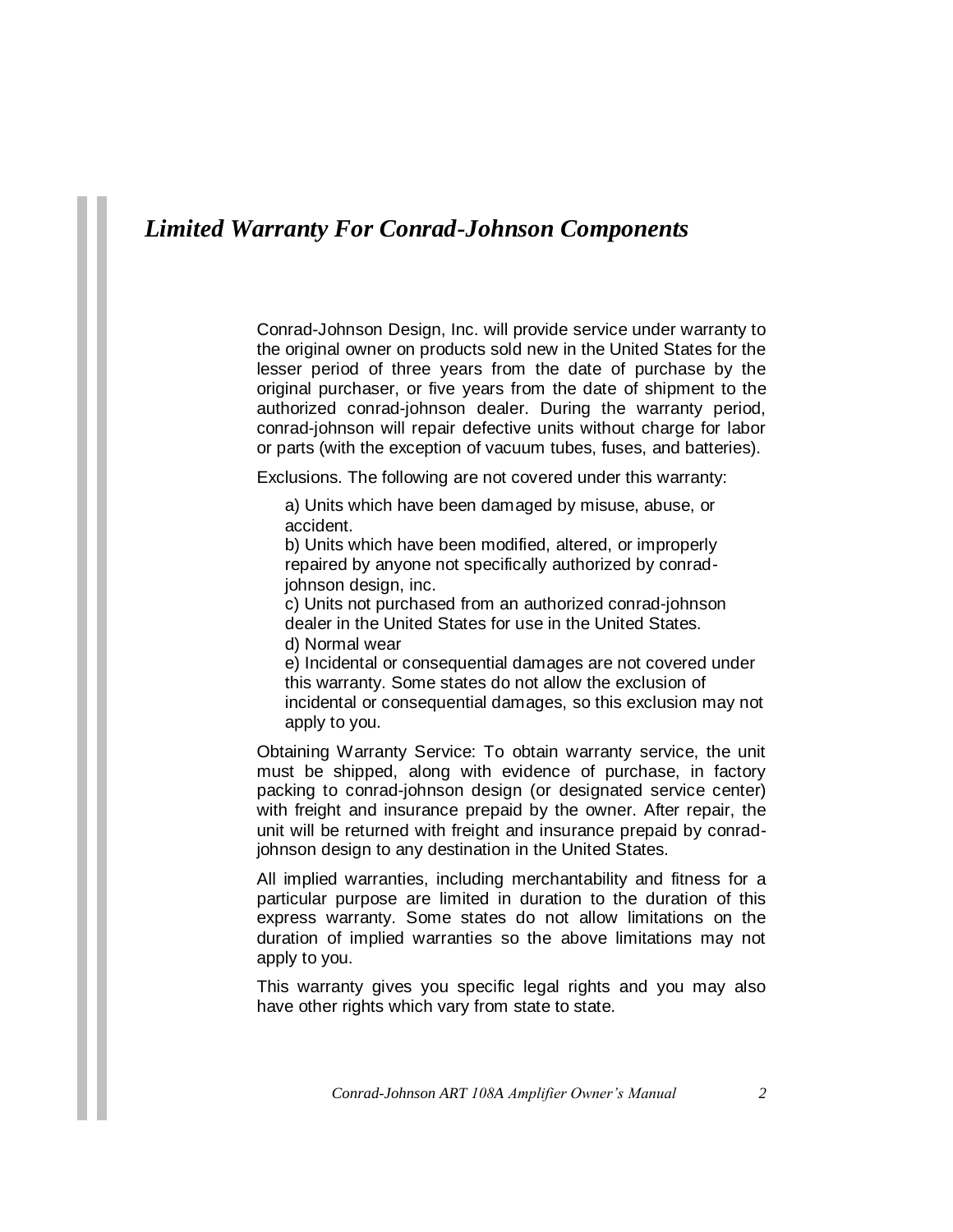Conrad-Johnson products purchased outside the United States are covered by warranty terms of the importing distributor in the country in which the product was originally purchased, which may differ from the terms set out herein. Importing distributors are not obligated to provide warranty service for products originally purchased outside their country. Conrad-Johnson will provide warranty service for products outside the United States, but in these cases, the customer must pay all shipping, handling and customs costs both to and from our Service Department.

Questions about this warranty should be addressed to:

Service Department Conrad-Johnson Design, Inc. 2800K Dorr Avenue Fairfax, VA 22031

The conrad-johnson service department can also be reached by email at [service@conradjohnson.com](mailto:service@conradjohnson.com) or by phone at 703-698-8581.

#### *Service*

If your conrad-johnson audio component requires service, repack it using the original box and packing material and ship to the Service Department address above. Boxes and packing materials can be purchased through our service department if you no longer have yours. Include with the unit a note describing the problem you are having in as much detail as possible. It is especially important for our technician to know if the problem is intermittent. If you want an estimate of cost for out of warranty service, be sure to request it in this note. Be aware that requesting an estimate will delay service to your unit, as we will have to contact you for approval before commencing service.

#### *Registering The Warranty*

Please return the enclosed card to the factory within 30 days of purchase to register the warranty.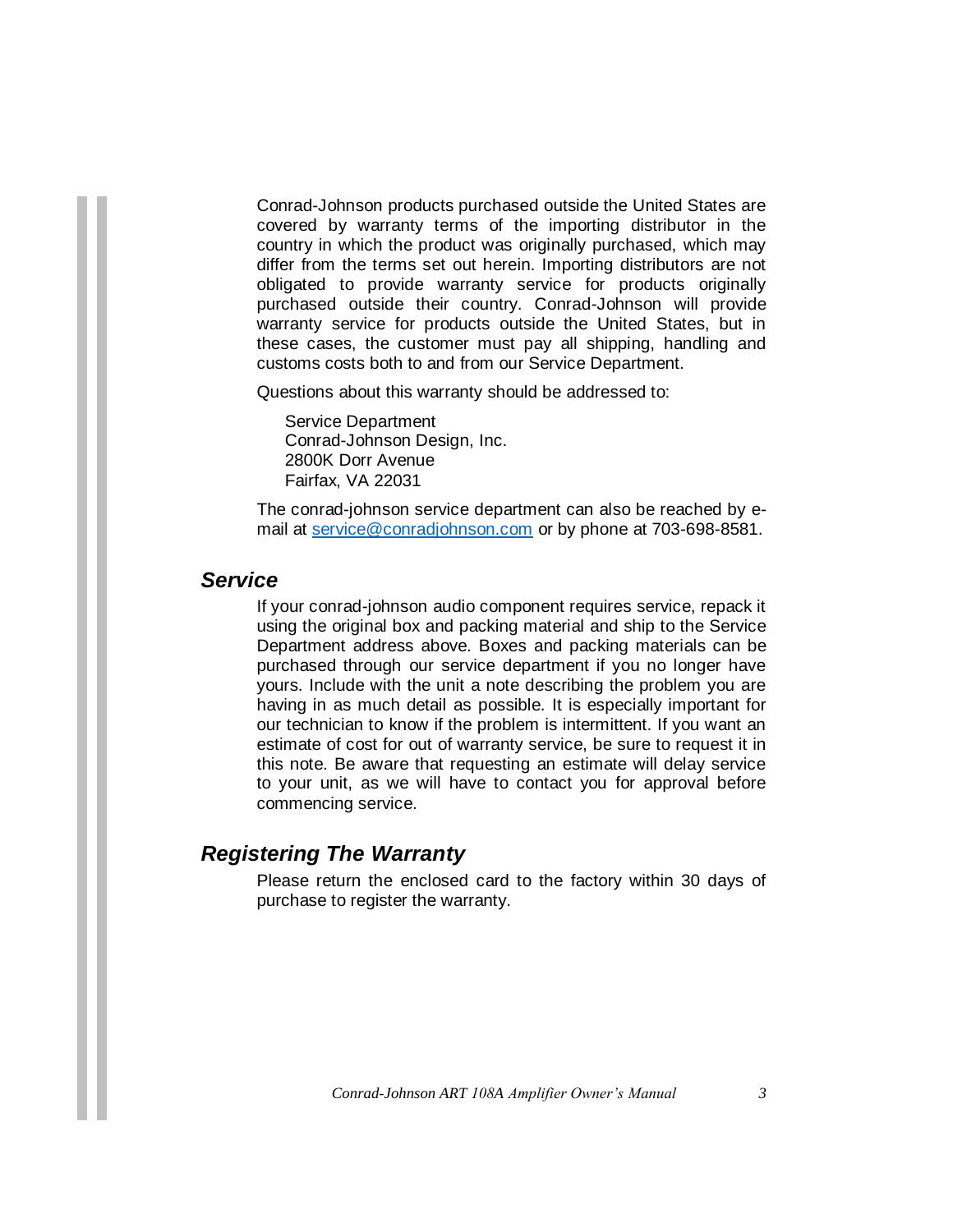# *Installation*

As is the case with any vacuum-tube power amplifier, the ART 108A Amplifier dissipates a significant amount of heat. Mount the unit on an amp stand. The ART108A should be unobstructed on all four sides and top to provide adequate ventilation.

All ART 108A Amplifiers sold in the United States are configured for operation on a 60Hz ac power line producing between 108 and 126 volts. Export versions of the ART 108A Amplifier will have the correct operating voltage and frequency clearly marked on the back panel of the unit, near the ac power cord. In all cases, the actual line voltage should be within  $+5/10\%$  of the nominal rated voltage. The ART108A should be powered "OFF" when not in use.

## *Electromagnetic Interference (EMI)*

Considerable care has been taken in the design of the ART 108A Amplifier to minimize its susceptibility to radio frequency interference and other forms of EMI. Choice of materials, physical layout, grounding practice, and power supply design have all been specified with a view to reducing the impact of electromagnetic fields on the performance of this unit. At the same time, however, our primary goal is the accurate reproduction of recorded music in the normal home environment, and we have elected not to compromise this objective by the application of heavy-handed RFI filters, or by using grounding practices that reduce RFI at the expense of degraded audio performance. We find that the approach we have taken has worked extremely well, resulting in only rare instances of EMI problems which could be treated locally as needed, rather than compromising the performance of our product in the 99.9% of installations where EMI is not a problem.

Care in installation can often avoid EMI induced problems. The following practices should generally be observed in any application, and will be especially important where EMI may be a problem.

Interconnect cables should be kept as short as possible (3 meters or less), and shielded cable should be used.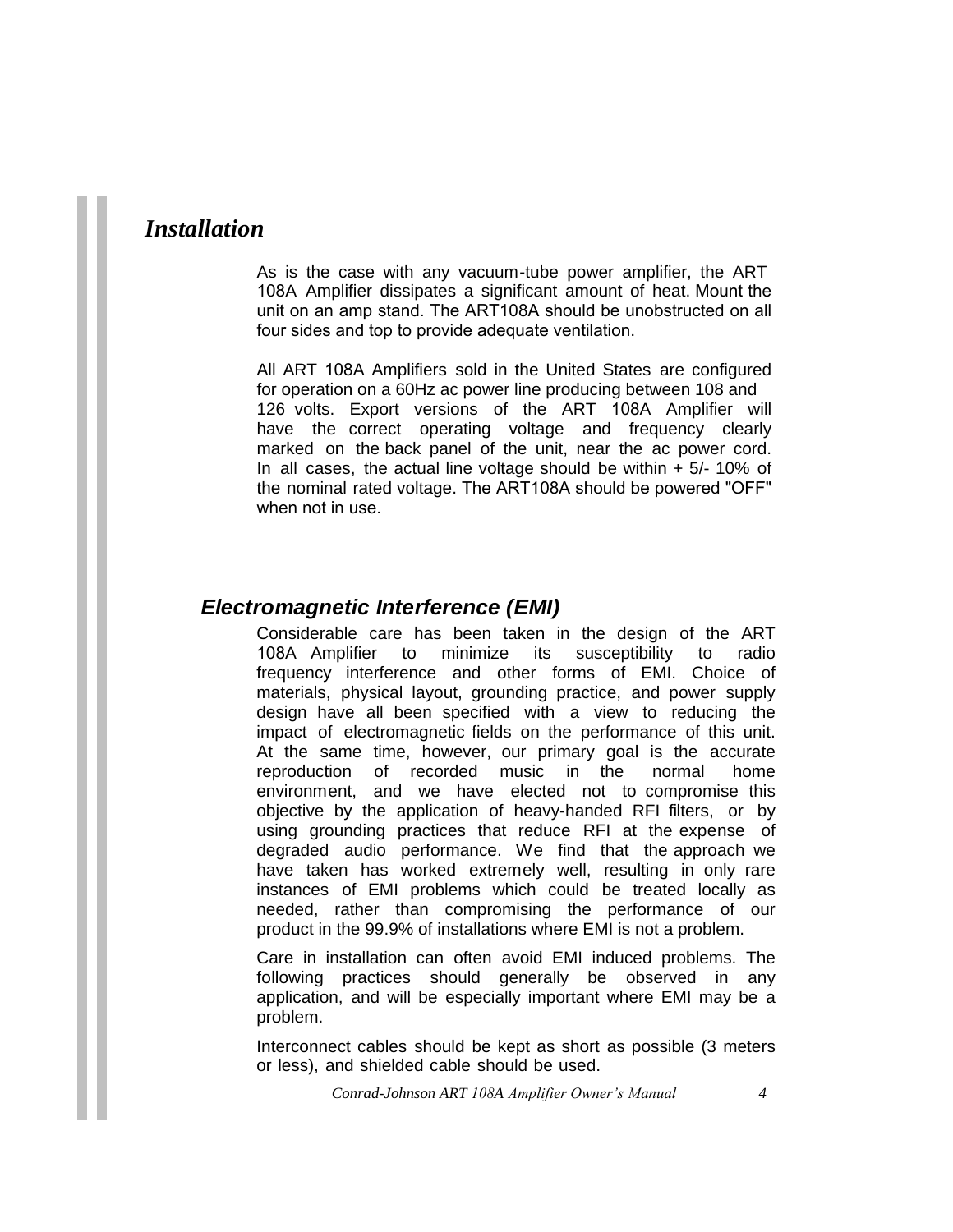Physical location and cable "dress" can be an important factor in minimizing hum pickup. The installation should situate the preamplifier well away from the power amplifier, and power (ac mains) cords should be dressed to remain at least 4" (100mm) away from input/output cables.

## *Connection*

**INPUT:** Connect the preamplifier to your ART 108A Amplifier at the RCA type connector located on the back of the amplifier.

**OUTPUT:** Five-way binding posts are provided for connection of your loudspeakers, with correct spacing to accept a standard "double banana" plug. They will also accept spade lugs, bare wire, or pin connectors.

In a stereo system, the two channels should be connected in correct "relative phase". This means that when the same signal is applied to both channels, the right and left channels speaker diaphragms will move synchronously - in and out together. Terminals on speakers are usually coded - one designated "C", "ground", "-" or black, the other designated "+" or red. "In phase" connection of the speakers can normally be achieved by taking care to connect the wire from the "+" amplifier terminal to the red or "+" coded terminal on each speaker, and connecting the "-" terminal to the black or "-" coded terminal on each speaker. In phase connection of the speakers can be readily ascertained by ear. Listen to a recording of a solo vocalist (use a mono recording if available). With the speakers in phase the voice should be clearly focused between the two speakers. With the speakers connected out of phase, the voice will be diffused, with no identifiable source. Relative phase may be reversed by switching the "+" and "-" leads at one speaker only.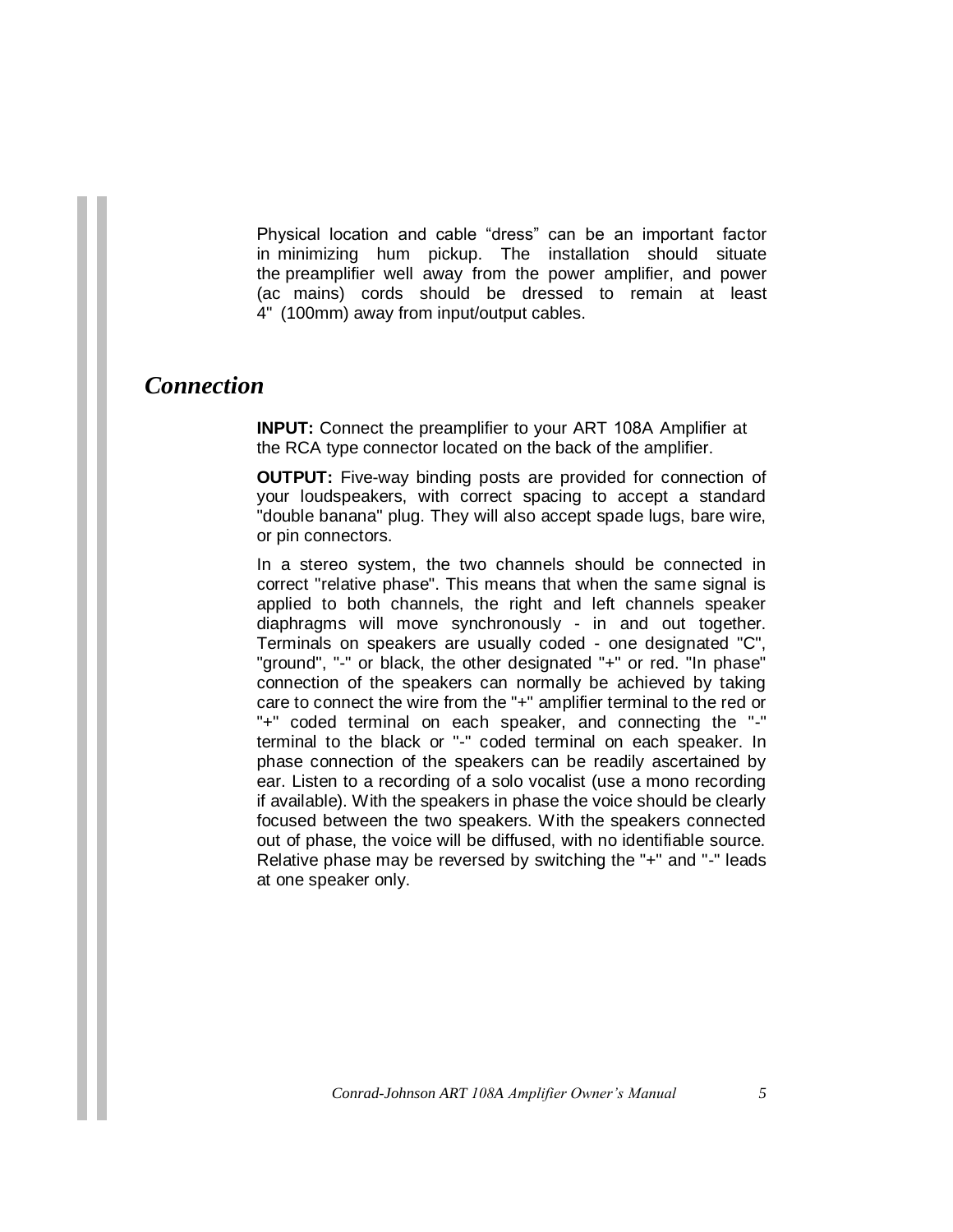# *Vacuum Tube Replacement*

The ART 108A Amplifier uses eleven vacuum tubes of two different types: three type 6922 (V1, V2, V3,) and eight type<br>KT88 (V4-V11).The ART 108A amplifier was designed 108A amplifier was designed exclusively for the use of KT88's. We know of no vacuum tubes available which will improve the sonic performance of your ART 108A Amplifier.

Note: **To maintain performance and reliability, KT88 output tubes for the ART 108A must be replaced with matched quads** *selected for use with this amplifier***.** We highly recommend that you purchase replacement tubes from conrad-johnson design.

We anticipate tube life to accommodate two to three years of operation without degradation in normal use - the amplifier should be switched off when not in use.

The ART 108A Amplifier has been designed to make tube replacement as simple as possible. No a-c balance adjustment is necessary. It is necessary to re-bias the amplifier when the output tubes are replaced. The ART 108A Amplifier has built in bias indicators so that no instruments are required to make this adjustment.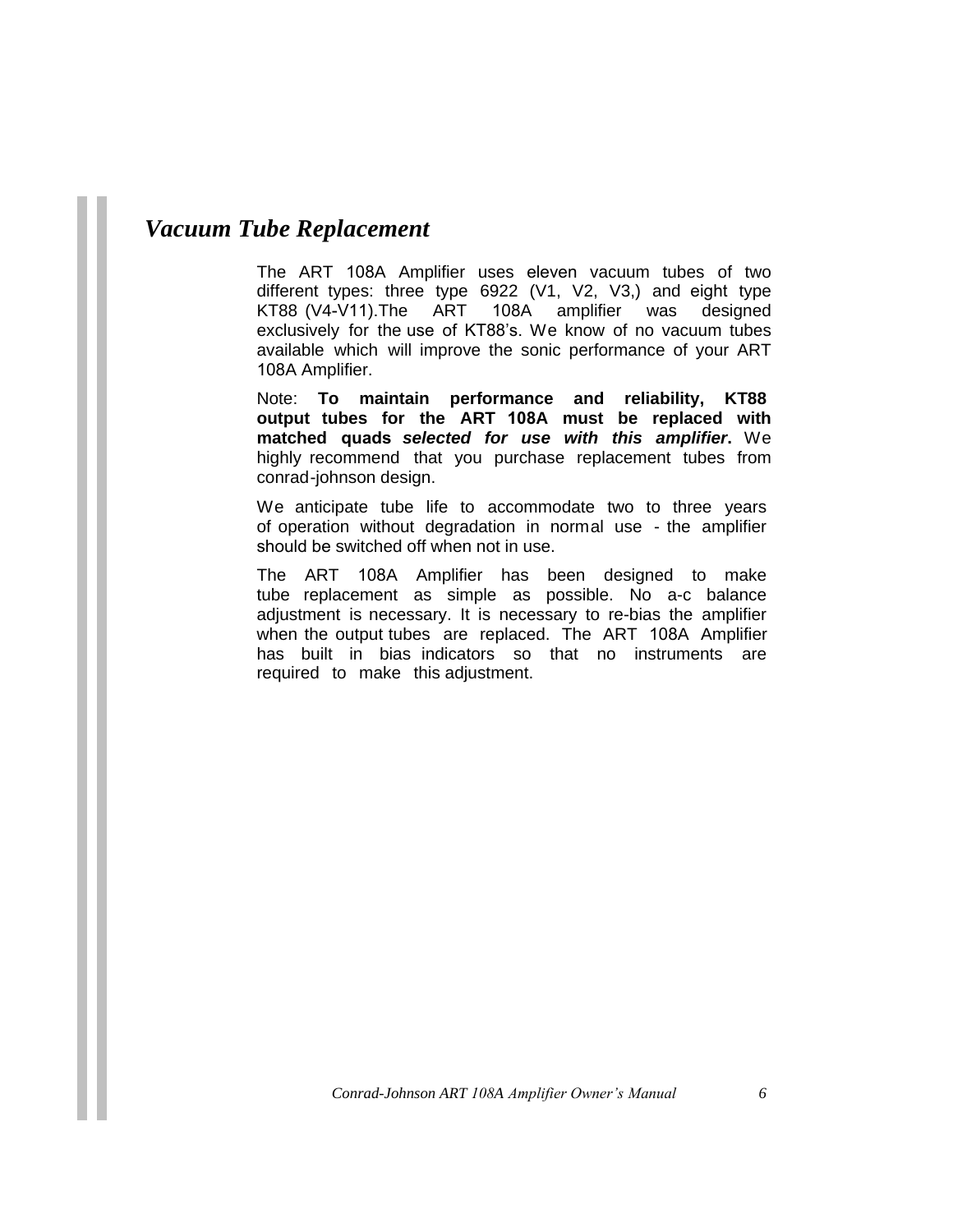## *Adjusting Output Tube Bias*

Biasing the amplifier is a simple procedure that can easily be done by the owner. Only a plastic bias tool is required (one has been included with your amplifier for this purpose). After installing the tubes, the amplifier should be connected to a load (your loudspeakers will work fine) and there should be no signal applied to the amp. It should be connected to your preamplifier with the volume control turned fully down. Turn the amplifier on. After three minutes, turn each of the eight bias adjustment controls (located near the output tube socket) clockwise until the associated indicator LED turns on "AMBER." Do not turn the bias adjustment control any further in the clockwise direction once the LED turns on "AMBER." If the LED turns on "RED", turn the bias adjustment control counterclockwise until the LED turns on "AMBER".

After the amplifier has warmed up thirty minutes, the procedure just described should be repeated. NOTE: It is normal for these LEDs to flash or flicker "RED" when the amplifier is in use. This biasing procedure should be performed whenever the amplifier's output tubes are replaced and after each six months of average use.

PLATE FUSE: Your ART 108A Amplifier has been fitted with a plate supply fuse that is installed to protect the amplifier circuitry in the event of output tube failure. The fuse holder is physically located on the back panel, near the speaker binding post. The cap unscrews counter-clockwise to remove the fuse (KTK 2 ).

What happens when the fuse blows? A blown plate fuse usually indicates a marginal output tube and an attempt should be made to identify and replace it, by replacing the fuse and turning on the amp while watching the output tubes carefully; look for a bright white or blue flash inside the tube. If the tubes have more than 1,500 hours on them, a complete replacement tube set is probably in order.

The sonic effects of a blown fuse are very low, very distorted sounds from the speaker being driven by that channel.

TO AVOID SHOCK, ALWAYS TURN OFF THE AMPLIFIER BEFORE REMOVING THE FUSE HOLDER CAP

Replacement fuses are available from conrad-johnson dealers and directly from conrad-johnson design.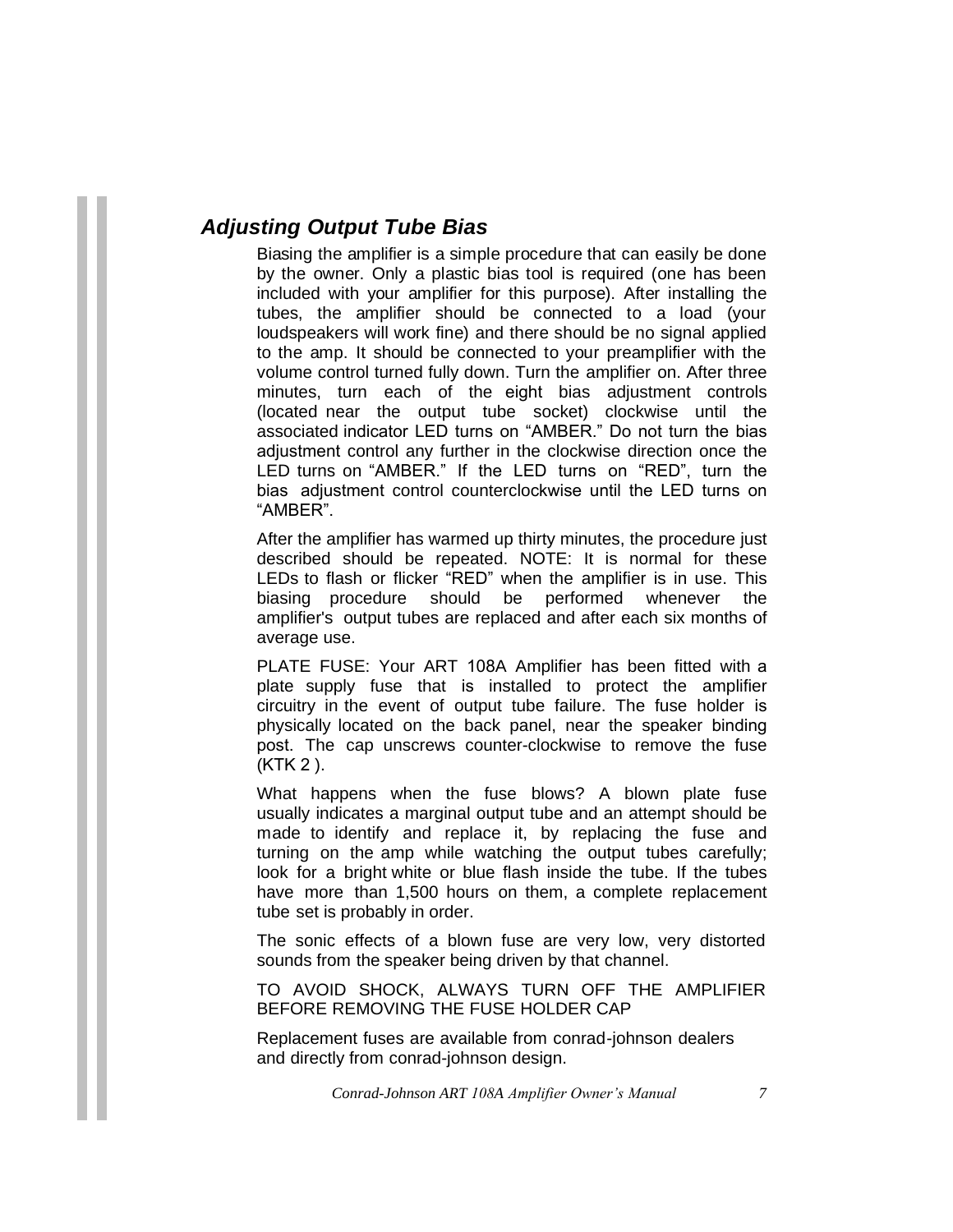## *Getting The Most From Your ART 108A Amplifier*

In a system of commensurate high quality components, the Conrad-Johnson ART 108A Amplifier offers an unparalleled level of sophistication and refinement in music reproduction. To get the best performance out of any audio system, there are a number of important details that must be attended to.

## *Absolute Phase*

Musical notes are heard through the ear's response to waves of alternating rise and fall of air pressure. Musical transients are almost exclusively positive: that is, the initial effect is a rise in pressure. The ear is capable of distinguishing these positive transients from the musically unnatural alternative of a negative transient (an initial fall in air pressure). In terms of your stereo system, these transients are created by your loudspeakers. If the speakers respond to musical transients by first moving out, they are creating a rise in pressure, and the system is said to be phase correct. If they respond by moving in, they create a fall in pressure and the system is said to be phase inverting. Each component in the stereo system either preserves the phase of the incoming signal, and is said to be phase correct, or inverts the phase and is said to be phase inverting. It is unimportant whether an individual component is phase correct or phase inverting, as long as the system as a whole is phase correct. This will be the case if the number of phase inversions is even (or zero).

The ART 108A Amplifier is phase correct (non-inverting). If your system has an odd number of inversions, (for example, if you have a phase inverting preamplifier) then you must add one phase inversion. This is conveniently done by reversing the positive and negative connections to your speakers (be sure to reverse both channels). If you are not sure about the phase of every piece in your system, you can establish correct absolute phase by careful listening. When the system is in correct phase, transients will be noticeably cleaner and more sharply defined. The effect is especially apparent on plucked string sounds. A final warning - not all recordings are phase correct (including some "audiophile" recordings), so listen to several before concluding your investigation of absolute phase.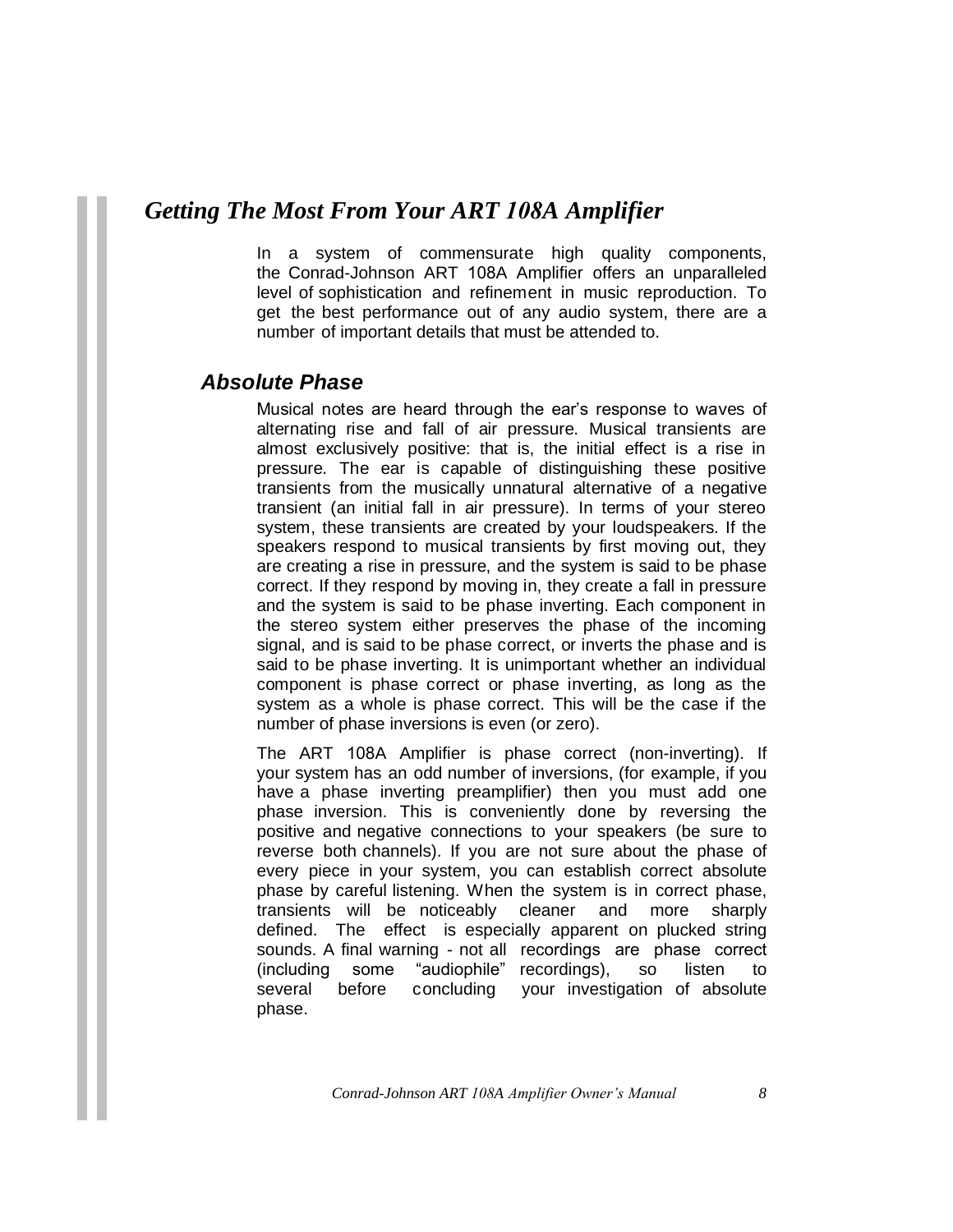#### *The Importance Of Wires*

Interconnect and speaker wires are an important element in your stereo system. Interconnects are available which will permit a reference quality system to blossom and fulfill its promise of musical reality. Others will strangle the system to the point where it becomes little better than average. To complicate matters, our experience suggests that the choice of interconnects will be system dependent - those that are top ranked on one system may be a poor choice for a different system. Consult your conradjohnson dealer for recommendations for your specific system.

#### *Performance Tip*

Warm up the ART 108A Amplifier before listening: The sonic performance of the ART 108A Amplifier improves noticeably as the unit warms up. The midrange becomes more lucid, the highs smoother, and the soundstage expands. The warm up period can be expected to last about fifteen minutes.

**Questions:** If you have questions about the installation or function of your ART 108A Amplifier, do not hesitate to call Customer Service at (703) 698-8581.